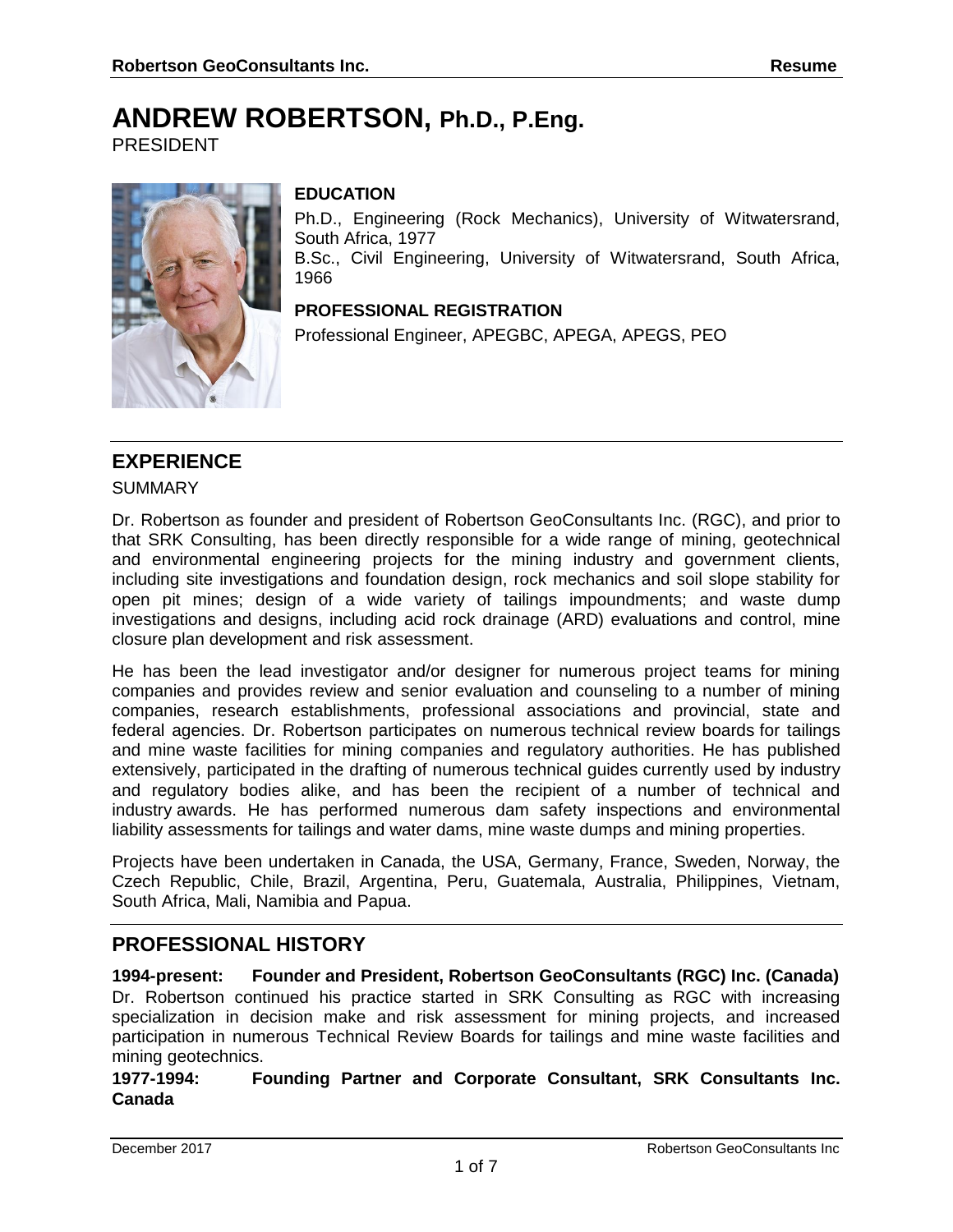Opening the first branch of Steffen, Robertson and Kirsten in Canada, Dr. Robertson continued with the development of this engineering firm (became SRK Consulting) performing primarily mining geotechnical and civil engineering. Dr Robertson lead the mining geotechnical practice in tailings and mine waste dams, rock slope engineering, geochemistry, environmental impact management and risk assessment. Under his management offices were opened at various locations in the USA and Canada.

### **1973-1977: Founding Partner and Principal, Steffen Robertson and Kirsten Inc. – South Africa**

Dr. Robertson developed and managed the consulting geotechnical and civil engineering practice in South Africa where he was responsible for the Soils Division performing geotechnical investigations and designs for a wide variety of buildings foundations, road, rail and water pipeline corridors and associated geotechnical engineering works, tailings dams and rock slope engineering.

**1969-1973: Chief Engineer, Frankpile (S.A.) Ltd.** Specialist foundations investigations & design

**1968: Research Officer, De Beers Consolidated Mines** Rock slope stability studies and stabilization design for the De Beers pit.

During his career in consulting Dr. Robertson was also the founder of the mine planning software firm Gemcom Inc. and the Internet mining information company InfoMine Inc.

# **PROJECT EXPERIENCE (SELECTED STUDIES)**

### REVIEW BOARDS

- CODELCO 10 Tailings dams at Andina, El Teniente, Chuquicamata and Pampa Austral Divisions (2016 to present). Member of 5 man Review Board
- Suncor Mine, 2013 to present Member of 4 man Mine Development and Reclamation Review Board for all major geotechnical structures including tailings dams, waste dumps and water management structures for very large oil sands mining complex (>400,000 tpd) in Alberta, Canada. Suncor Inc.
- Diavik Mine, 2001 to present Member of 5 man Independent Dike Review Board for the review of all technical, construction and safety issues for the construction of a 3 dikes totaling 8 km, and up to 30 m deep to enable the mining of the Diavik diamond pipe deposits by open pit mining methods within a lake, for Diavik Diamond Mines Inc., Northwest Territories, Canada. Diavik Diamonds Inc.
- Antamina Mine, 1999 to 2017 Member of 4 man Independent Geotechnical and Tailings Review Board for open pit, waste dumps, acid drainage management, access road and 265 m high staged concrete faced rock fill tailings dam in Peru (140,000 tpd copper/zinc mine, Compania Minera Antamina S.A.).
- Cerra Corona Mine, 2006 to 2017 40,000 tpd copper Member of 4 man Independent Geotechnical and Tailings Review Board for 165 m high rockfill tailings dam constructed using centerline methodology with extensive construction also of infiltration control blankets to prevent contaminated drainage to karstic limestone formations. Goldfields
- Cerro Verde Mine, 2003 to present on two separate IGTRB's for two very large cyclone sand tailings dams (Enlozada dam 285 m and Linga dam 310 m under the crest) for tow concentrator plants (140,000 tpd and 280 tpd) copper mines. The Linga dam has a 160 m high Starter Dam and will be 430 m high (measured according to ICOLD) on completion, making it the highest dam under construction in the world. Freeport.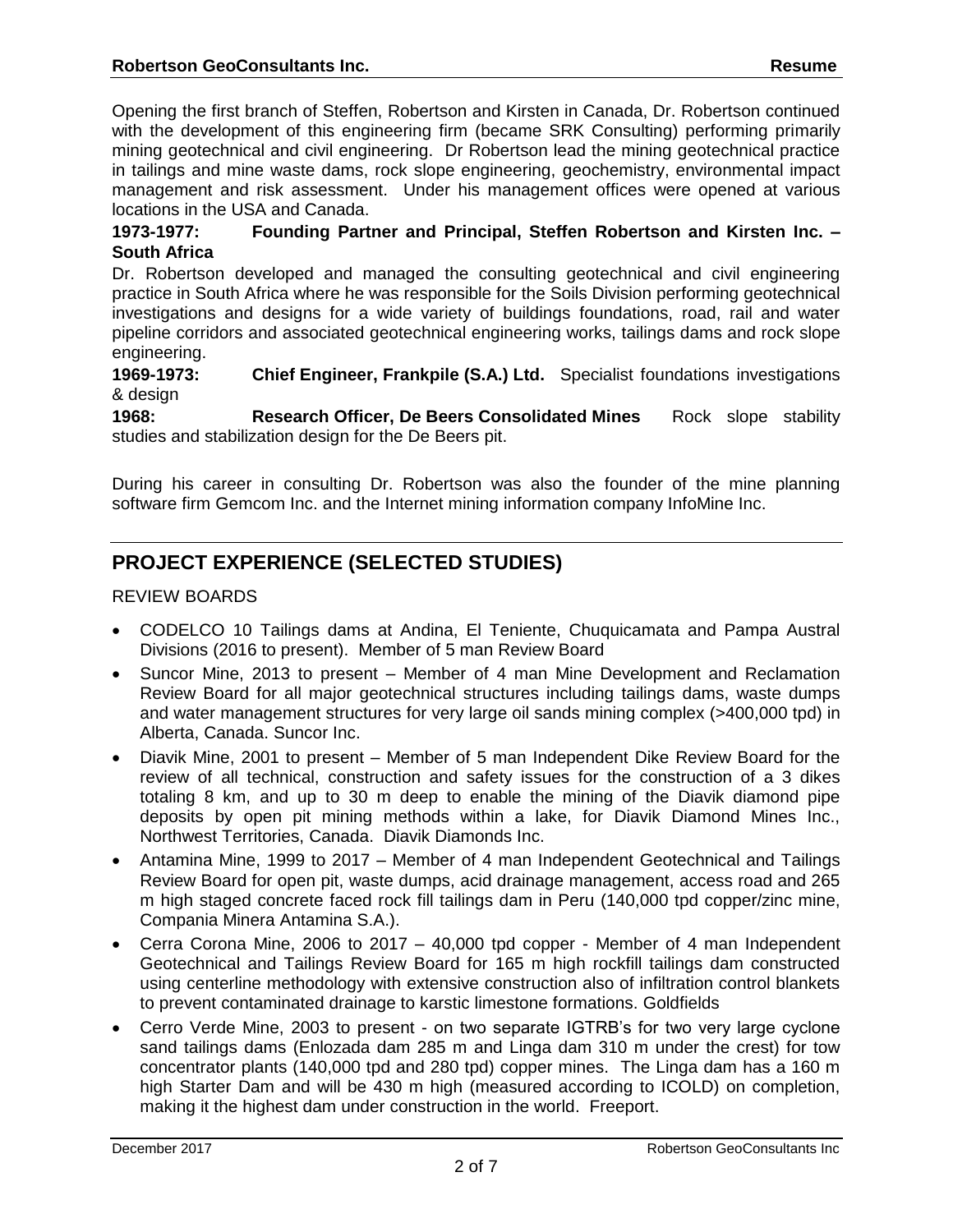- Member of a 6 man Independent Peer Review Panel (2008 to present) for the remediation and closure of abandoned mines in the Yukon and Northwest Territories, Canada. Numerous mines with associated mine workings, tailings dams, waste dumps are involved. Largest projects include the Faro Mine open pit lead zinc mine and Giant Mine gold mine, each with closure costs estimated to exceed 500 million dollars. Canadian Department of Indian and Northern Development.
- Phu Bia (40,000 tpd copper) and Banhuaxi (20,000 tpd gold) Mines in Laos. Member of 3 man Review Board (2010 to present) for rock and earthfill tailings dams. 2009 to present. PanAust
- Frieda Project (90,000 tpd copper) 2015 to 2017 260 m high tailings dam in Papua New Guinea – PanAust
- Raura, Peru (8,000 tpd gold/copper), San Rafael, Peru (8,000 tpd tin) and Pitinga (25,000 tpd tin), Brazil. 3 member Review Board for tailigs dams and hydro-electric dam.(2013 to present). Minera Minsur.
- Syncrude Mine (2000 to 2010) Member of 7 man Syncrude Landscape Restoration Technical Advisory Panel for review of program of research, development and application of reclamation technology for restoration and mine closure, Alberta, Canada, processing over 400,000 tpd of oil sands. Syncrude.
- Compania Vale Do Rio Doce (CVRD) 2002 to 2013 Senior auditor on team reviewing and auditing all tailings, sediment and water storage dams, as well as waste rock dumps on all CVRD mines in Brazil (over 100 dams and major geotechnical structures).
- Vale, Sudbury 2009 to present. Member of 4 man Review Board for Copper Cliff tailings facility (copper nickel) that has been in operation for almost 100 years with over 30 tailings and water dams. CVRD
- Samarco Mine (1998 to 2012) Technical Reviewer and Auditor for all tailings dams and waste rock piles for this large iron ore mining complex in Brazil (Samarco Mineração, S.A.). Tailings Review Board member from 2010 to 2012.
- Fort Knox Mine 1998 to 2002 One man Technical Review Board for tailings and water dams on behalf of Division of Dam Safety, Alaska Dept of Natural Resources, Alaska, USA.
- Illinois Creek Mine 1995 to 2000 One man Technical Review Board for heap leach facilities on behalf of Division of Dam Safety, Alaska Dept of Natural Resources, Alaska, USA.
- Richmond Hill Mine Waste Remediation (1995 -1997) One man Technical Review Board for mine waste and heap leach facilities reclamation and closure on behalf of South Dakota Dept of Natural Resources, South Dakota, USA.
- American Arbitration Association (AAA) Senior arbitrator in arbitration case relating to tailings dam construction for Homestake Mining Company, Lead, South Dakota, USA.
- Mine Waste Pilot Program Member of three man Technical Advisory Board for this US EPA funded Research program for better management of mine wastes, in Butte, Montana, USA. 2000 - 2003
- Geological Engineering Program University of British Columbia Chairman of Board of Studies, B.C., Canada. 1995 - 2000
- Miscellaneous Reviews/Audits Performed over 100 other individual tailings dam, water dam, major geotechnical structure, closure plan and environmental liability reviews and audits for mining companies, financial institutions and regulatory agencies in over 20 countries.

TECHNICAL GUIDES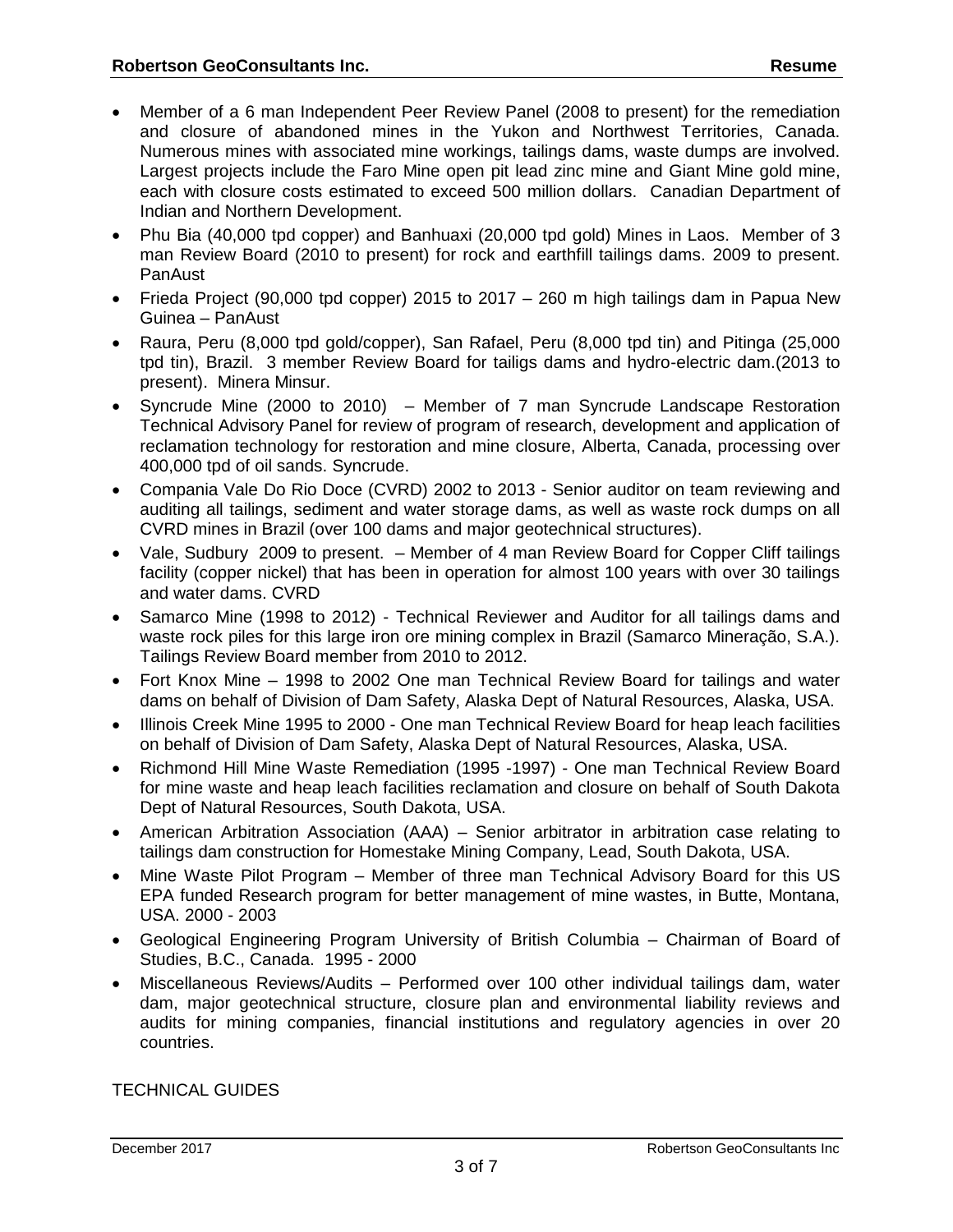- Draft Acid Rock Drainage Technical Guide, Volumes I & II
- Rehabilitation of Mines Guidelines for Proponents
- Mine Rock Guidelines Design and Control of Drainage Water Quality
- Mine Reclamation in the Northwest Territories and the Yukon
- Guidelines for ARD Prediction in the North
- Waste Disposal Technology Manual
- Acid Generation and Metal Leaching from Solid Mine Waste
- Uranium Mill Waste Disposal Technology Manual
- In Situ Testing for Geohydrological Investigations of Tailings Dams
- EnviroMine and EduMine on the World Wide Web

# **AWARDS**

The R.M. Hardy Award presented by the Canadian Geotechnical Society in recognition of Dr. Andrew Robertson's contribution to Canadian Geotechnique through the preparation and presentation of the Allocation R.M. Hardy Keynote Address. This Award was presented at the 48th Annual Canadian Geotechnical Conference, Vancouver, September 1995.

Excellence Award from the Consulting Engineers Council of Colorado to Woodward-Clyde Consultants and Steffen, Robertson & Kirsten for Island Copper Seepage Barrier Wall, Vancouver Island, British Columbia, 1992.

Honor Award from the American Consulting Engineers Council to Woodward-Clyde Consultants and Steffen, Robertson & Kirsten for Island Copper Seepage Barrier Wall, Vancouver Island, British Columbia, 1992.

Merit Award for Andrew Robertson's distinguished contribution to the Mine Environmental Neutral Drainage (MEND) Program and the British Columbia Acid Mine Drainage (BCAMD) Task Force in addressing the industrial and public concern of the impact of mining on the environment. Presented at the Second International Conference on the Abatement of Acidic Drainage, Montreal, Canada, 1991.

Environmental Engineering Design Award from the Association of Professional Engineers of British Columbia to Andy Robertson, Graham Baldwin and John Barton-Bridges for outstanding achievement in environmental engineering design, 1990.

# **SELECTED PUBLICATIONS**

Robertson, A. MacG. and Shaw, S. (2004): The Multiple Accounts Analysis of Pit Backfilling. Presentation published in Proceedings of the 12th Annual Mine Design, Operations & Closure Conference, Polson, Montana, USA, 25-29 April, 2004.

Robertson, A. MacG., and Shaw, S. (2004): "Use of the Multiple Accounts Analysis Process for Sustainability Optimization". In Proceedings of the SME Annual Meeting, Denver, Colorado, USA, 23-25 February, 2004.

Wels, C., Robertson A. MacG., Madariaga, P.M. (2004): "Water Recovery Study for Pampa Pabellon Tailings Impoundment, Collahuasi, Chile". In proceedings of the 11th Annual Conference on Tailings and Mine Waste, Vail, Colorado, USA, 10-13 October, 2004.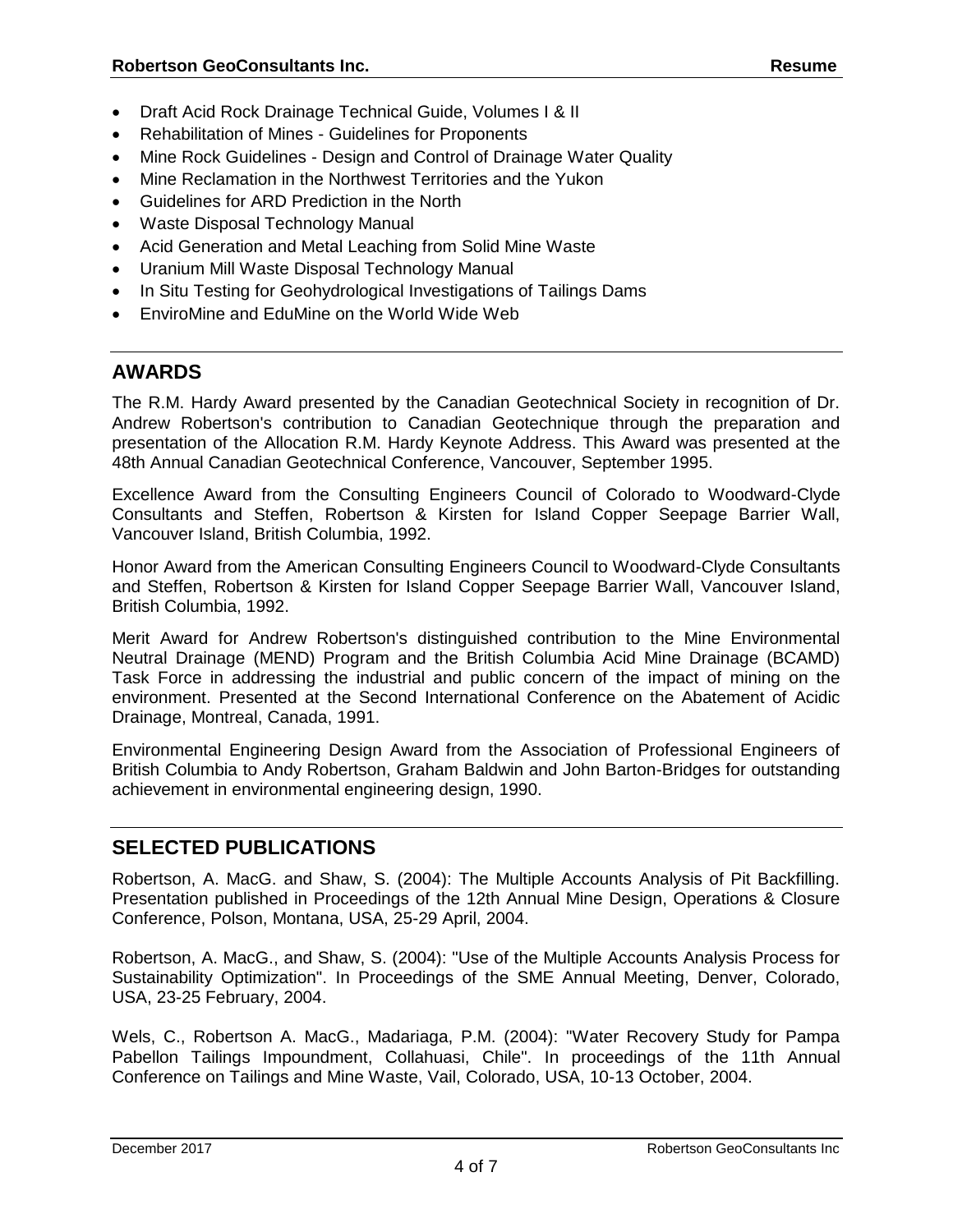Robertson, A. MacG., Llyod, T., and Robins, M. (2003): Residue Disposal at Sadiola Hill Gold Mine: Stability Evaluation by Field Testing. In Proceedings of the International Mining Conference, Johannesburg, SA, 2003.

Wels, C. and Robertson, A. MacG. (2003). Conceptual model for estimating water recovery in tailings. In proceedings of the 10th International Conference on Tailings and Mine Waste, Vail, Colorado, USA, 12-15 October 2003, pp. 87-94.

Robertson, A. MacG., and Shaw, S.C. (2003). *Ri*sk management for major geotechnical structures on mines. In proceedings of Computer Applications in the Mineral Industries (CAMI), Calgary, Alberta, Canada, 8-10 September 2003.

Jakubick, A., McKenna, G., and Robertson, A. (2003). Stabilisation of Tailings Deposits: International Experience. In proceedings of Mining and the Environment III, Sudbury, Ontario, Canada, 25-28 May, 2003.

Shaw, S., Wels, C., Robertson, A., Fortin, S., and Walker, B. (2003). "Background characterization study of naturally occurring acid rock drainage in the Sangre de Cristo Mountains, Taos County, New Mexico", In proceedings of the Sixth International Conference on Acid Rock Drainage, Cairns, Queensland, Australia, 14-17 July, 2003, pp. 605-616.

Wels, C., Lefebvre, R., and Robertson, A. (2003). An Overview of Prediction and Control of Air Flow in Acid-Generating Waste Rock Dumps. In proceedings of the Sixth International Conference on Acid Rock Drainage, Cairns, Queensland, Australia, 14-17 July, 2003, pp. 639- 650.

Shaw, S.C., Wels, C, Robertson, A. MacG and Lorinczi, G. (2002). Physical and Geochemical Characterization of Mine Rock Piles at the Questa Mine, New Mexico: An Overview. In Tailings and Mine Waste '02, proceedings of the Ninth International Conference on Tailings and Mine Waste, Fort Collins, Colorado, USA, 27-30 January 2002, pp. 447-458.

Lefebvre, R., Lamontagne, A. Wels, C., & Robertson, A. MacG. (2002). ARD Production and Water Vapor Transport at the Questa Mine. In Tailings and Mine Waste '02, proceedings of the Ninth International Conference on Tailings and Mine Waste, Fort Collins, Colorado, USA, 27-30 January 2002, pp. 479-488.

Shaw, S.C. and Robertson, A. MacG. (2001). *Geochemical Predictions of the Landusky Spent Ore Heap Leach Pads and Implications for Water Management*. Presented at the British Columbia ARD Workshop, November, 2001.

Shaw, S.C, Robertson, A. MacG., Maehl, W.C., Kuipers, J. and Haight, S. (2001). Review of the Multiple Accounts Analysis Alternatives Evaluation Process Completed for the Reclamation of the Zortman and Landusky Mine Sites. Paper submitted for presentation at the National Association of Abandoned Mine Lands Annual Conference, August 19-22, 2001, Athens, Ohio.

Wels, C., A. MacG. Robertson and A. T. Jakubick, (2000). "A Review of Dry Cover Placement on Extremely Weak, Compressible Tailings, Paper presented at Sudbury '99 – Mining and the Environment II; Conference held September  $13<sup>th</sup>-15<sup>th</sup>$ , 1999, Sudbury, Ontario.

Wels, C., A. MacG. Robertson and A. T. Jakubick. (1999). "A Review of Dry Cover Placement on Extremely Weak, Compressible Tailings", CIM Bulletin 93 (1043): pp. 111-118. September 2000.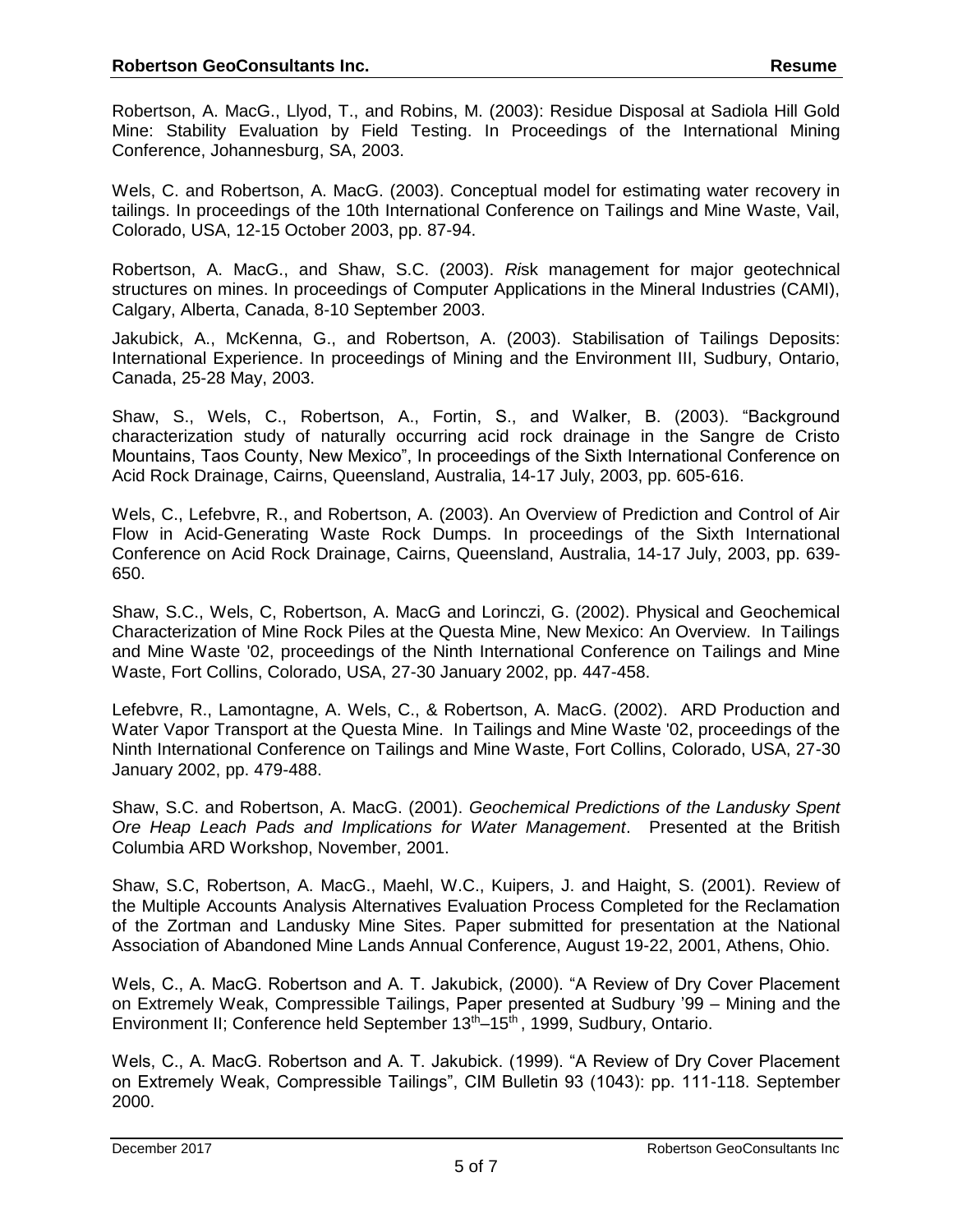Wels, C., A. MacG. Robertson and A. T. Jakubick. (1999). "Cover Placement on Extremely Weak, Compressible Tailings, Paper presented at the Soft Tailings Stabilization Workshop, May 26<sup>th</sup>–27<sup>th</sup>, 1999, Edmonton, Alberta.

Robertson, A. MacG. And Shaw, S.C. (1999). The Concept of Custodial Transfer of Mined Land. In Proceedings of Mine, Water & Environment, Seville Spain, September 13-17, 1999. Vol 1, pp 765-771.

Shaw, S., Robertson, A. MacG., and Maehl, W.C. (1999). Material Characterization and Prioritization of Remedial Measures at the Zortman/Landusky Mine Sites. In Proceedings of the 2000 Billings Land Reclamation Symposium, Billings, Montana, March 20-24, 2000, pp. 346- 358.

Robertson, A. MacG. and Shaw, S.C. (1999). A Multiple Accounts Analysis for Tailings Site Selection. In Proceedings of Sudbury '99 Mining and the Environment, Vol. 3, pp. 883-892.

Wels, C. and A.MacG. Robertson, 1998. "Assessment and management of Risks relating to Covers for Metal Leaching and Acid Migration", Paper presented at the 5th Annual BC Metal Leaching/ARD Workshop, December 9 - 10th 1998, at Vancouver, BC.

Robertson, Andy MacG. and Shaw, Shannon C. (1998). *Alternatives Analysis for Mine Development and Reclamation. In Mine Reclamation and Remediation*, Proceedings of the Twenty-second Annual British Columbia Mine Reclamation Symposium, Pentiction, B.C., Sept. 14-17, pp. 51-62.

Robertson, Andy MacG., Shaw, Shannon C. and Devenny, David (1998). *Post Mining Sustainable Use Plans vs Closure Plans*. In Mine Reclamation and Remediation, Proceedings of the Twenty-second Annual British Columbia Mine Reclamation Symposium, Pentiction, B.C., Sept. 14-17, pp. 95-110.

Robertson, Dr. A. MacG., Broughton, Linda and Shaw, Shannon (1998). *Acid Rock Drainage; Its Assessment, Prediction and Control*. Short Course Presented to the United States Environmental Protection Agency, Region 10, Seattle, WA, October 14-15.

Jakubick, A.T., Gatzweiler, G., Mager, D. and Robertson, A. MacG. (1997): "The WISMUT Waste Rock Pile Remediation Program of the Ronneburg Mining District, Germany". In Proceedings of the Fourth International Conference on Acid Rock Drainage, vol. III, p. 1285-1302.

Robertson, A. MacG. and Shaw, S.C. (1997): "Options for the Stabilization of Sludges from Acid Mine Drainage Water Treatment Plants." Proceedings of the Wismut 97 Workshop, Wismut, Germany, September 23, 1997, 11 pp.

Robertson, A. MacG. (1996): "The Importance of Site Characterization for Remediation of Abandoned Mine Lands". Seminar Publication of the U. S. EPA Managing Environmental Problems at Inactive and Abandoned Metals Mine Sites.

Robertson, A. MacG. and Rohrs, R.G. (1995): "Sulfate Removal of Acid Mine Drainage Water After Lime Treatment". Proceedings of the Sudbury '95 Conference on Mining and the Environment, Sudbury, Ontario, May, 1995, vol. II, p 575-586.